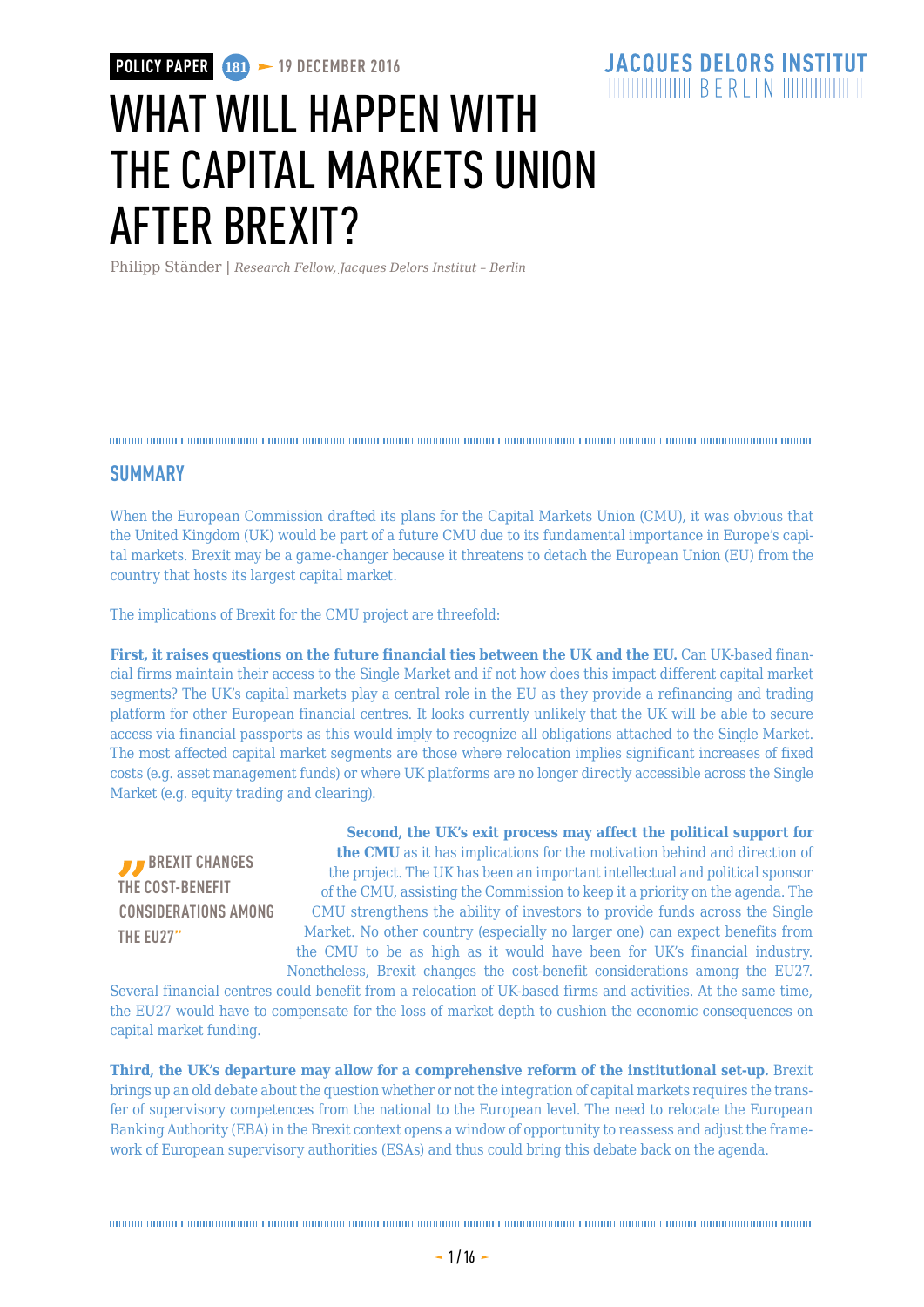# **TABLE OF CONTENTS**

| <b>INTRODUCTION</b>                                                       |    |
|---------------------------------------------------------------------------|----|
| 1. Economic implications of Brexit for the CMU: a lose-lose situation?    | 3  |
| 1.1. The City without passports                                           |    |
| 1.2. London's role in the EU's capital markets                            | 5  |
| 2. Political implications of Brexit: fading purpose versus new incentives | 8  |
| 2.1. Mapping political interest before and after Brexit                   | 8  |
| 2.2. The debate about centralized supervision                             | 11 |
| 2.3. Current state of the CMU: mixed progress and a challenging outlook   | 12 |
| CONCLUSION                                                                | 15 |
| ON THE SAME THEMES                                                        | 16 |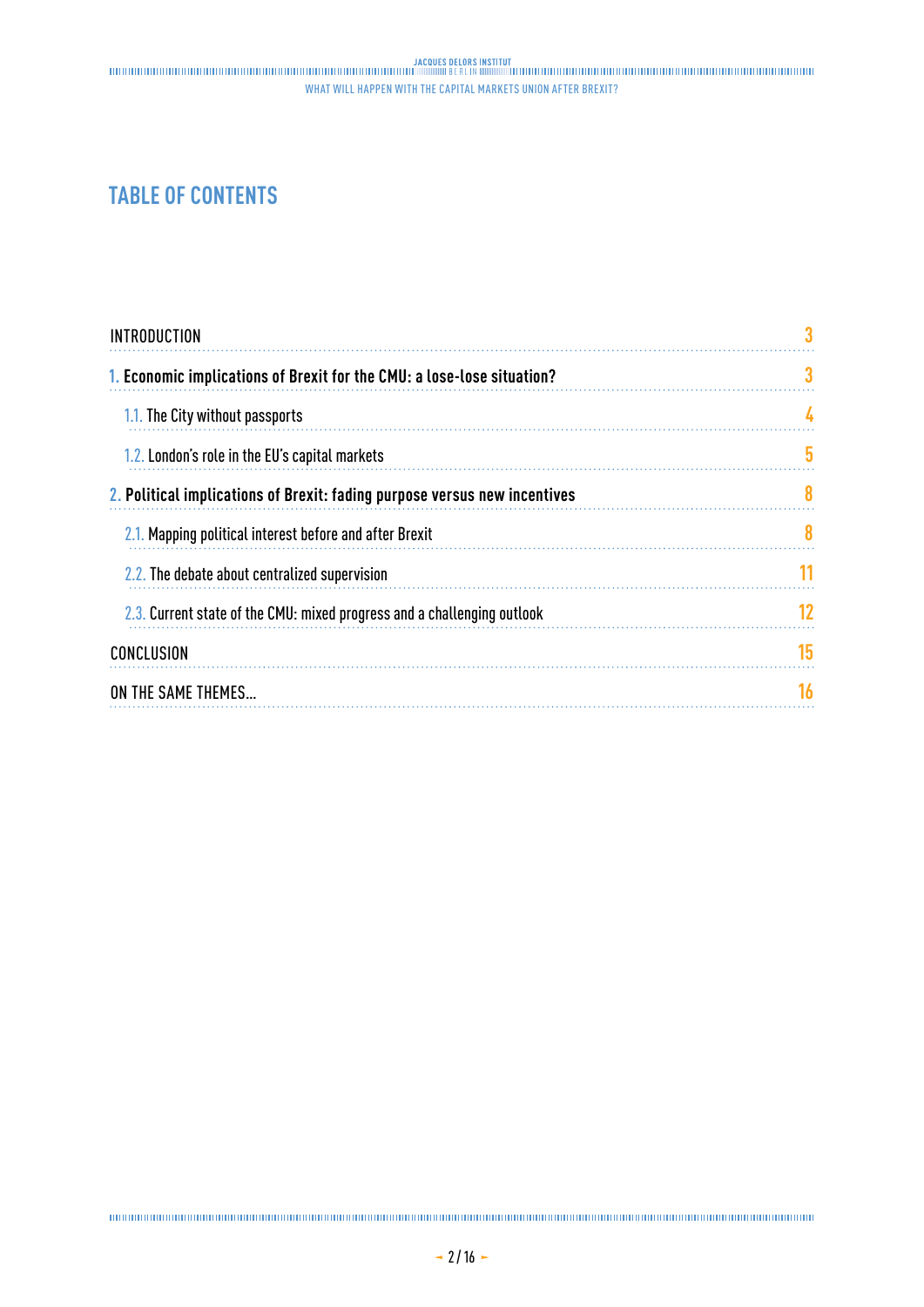# <span id="page-2-0"></span>**INTRODUCTION**

he Capital Markets Union (CMU) was designed as a Single Market project and not a euro area project, not least because of the central role of the United Kingdom's (UK) capital markets for the EU financial system. The Commission's initiative for the CMU aimed to stimulate market-based alternatives such as equity finance, venture capital and corporate bonds. It was hoped that more capital market intermediation would widen the pool of funding instruments for companies and increase cross-border private risk-sharing in the European Union (EU).<sup>1</sup> T

The outcome of the British referendum in favour of Brexit now raises doubts about the future of the CMU. The UK hosts Europe's largest capital markets and a majority of international investors who are active in the EU is headquartered in London. In some market segments the UK accounts for up to three quarters of total EU activity. If the UK leaves, EU capital markets depth would shrink by about 16%.<sup>2</sup>

The UK government plans to trigger Article 50 in March 2017. In the negotiations, trade of financial services will be a key topic with a direct effect on the future landscape of European capital markets. While details remain unclear, the European position is unambiguous on the point that access to the Single Market cannot be limited to certain areas. Thus, a disintegration of British and EU capital markets is a realistic scenario.

This paper analyses the economic and political implications of the Brexit referendum outcome for the CMU. Section one looks at different options for the UK to maintain access to the Single Market and analyses which capital market segments would be most affected when the UK loses this access. Section two compares political support for CMU before and after Brexit and assesses how the UK's retreat from the political process affects the CMU agenda.

# 1. Economic implications of Brexit for the CMU: a lose-lose situation?

Losing access to Europe's financial market could be one of the economically most costly consequences of Brexit for both sides. Over the last decades, the City of London established itself as the uncontested hub of European finance. London's importance is based on its role as wholesale financial centre for other financial markets in Europe. It provides a refinancing, trading and clearing platform for institutional investors across the EU. It is home to Europe's largest equity and derivative markets and hosts a wide range of related services such as rating agencies, data vendors as well as legal and auditing services.<sup>3</sup>

The high liquidity of London's capital markets and the network effect of having all services in one place put London in advantage over other EU financial centres.<sup>4</sup> Brexit threatens to detach the UK's highly developed capital markets from EU's markets. This could lead to lower efficiency and higher costs of capital market funding in the remaining EU27, not to speak of the detrimental effects for UK's financial industry. As CMU promotes, what London embodies today, Brexit would be a huge setback.

**<sup>1.</sup>** European Commission, [Action Plan on Building a Capital Markets Union](http://eur-lex.europa.eu/legal-content/EN/TXT/PDF/?uri=CELEX:52015DC0468&from=EN), COM(2015) 468 final, 30 September 2015.

**<sup>2.</sup>** W. Wright, [Beyond Brexit: What next for European Capital Markets?](http://newfinancial.eu/wp-content/uploads/2016/06/Beyond-Brexit-what-next-for-European-capital-markets1.pdf), New Financial, June 2016.

**<sup>3.</sup>** K. Lannoo, [EU Financial Market Access after Brexit](https://www.ceps.eu/system/files/Brexit and the financial sector_0.pdf), CEPS Policy Brief, September 2016.

D. Schoenmaker (2016) [Written evidence for the House of Lords EU Sub-Committee on Financial Affairs on the future of Financial Services in the UK following the vote to leave the European](http://bruegel.org/wp-content/uploads/2016/09/Written-Evidence-House-of-Lords-12-9.pdf) [Union,](http://bruegel.org/wp-content/uploads/2016/09/Written-Evidence-House-of-Lords-12-9.pdf) Bruegel, September 2016.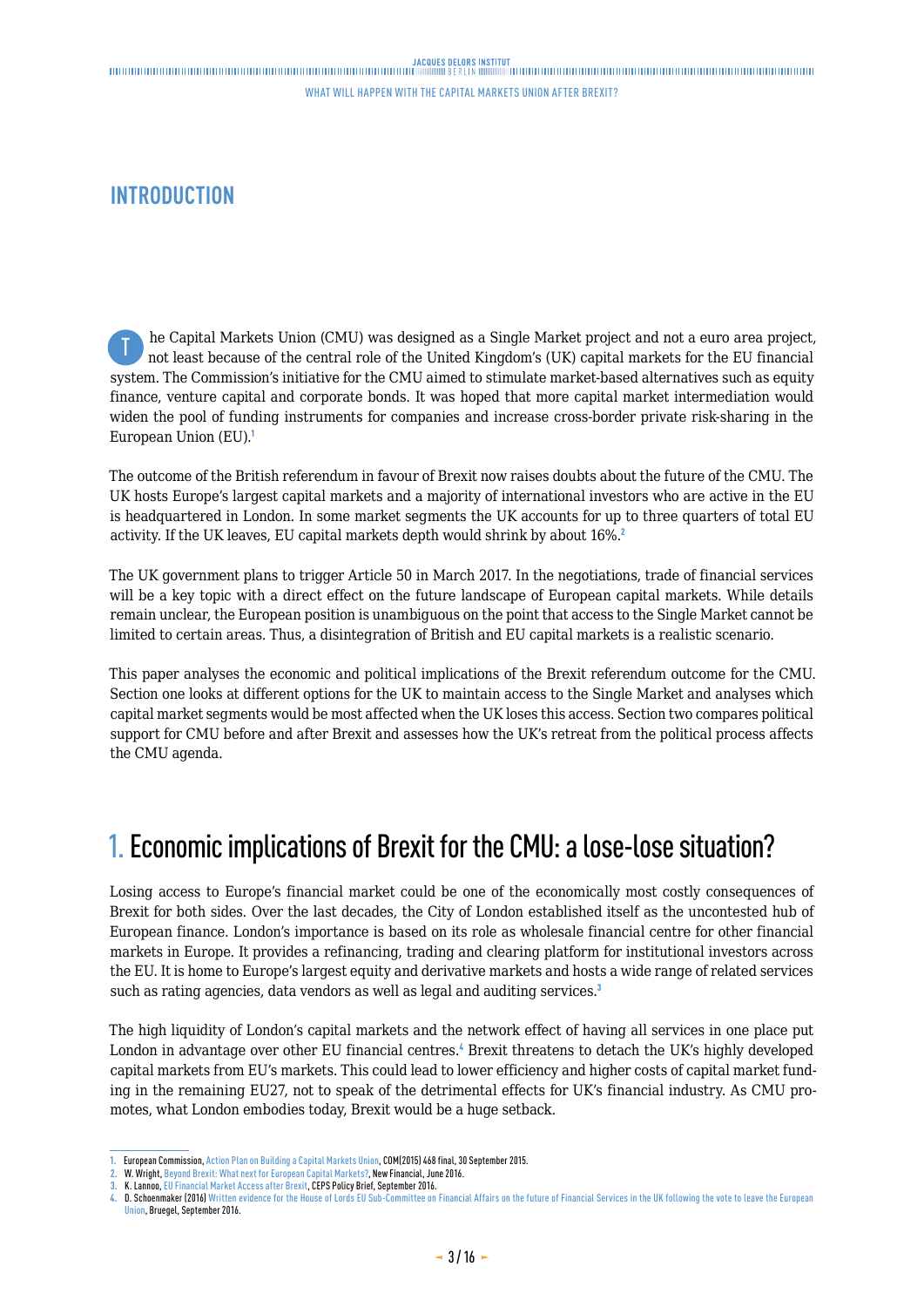# <span id="page-3-0"></span>**1.1. The City without passports**

London has been a great beneficiary of the Single Market. The so-called financial passport allows a financial firm to offer services across the EU from a single location. Many non-EU banks use London as their headquarter to access other European financial markets, especially investment banks from the US and Switzerland. The five largest US investment banks, for instance, earn 92% of their turnover in the UK. Their staff is similarly concentrated in the City.<sup>5</sup>

There are at least 13 different passport regimes in place which cover different financial services such as banking, investment funds or clearing. Banking passports for example are regulated under the Capital Requirements Directive (CRD IV). A financial passport is based on the licence by a supervisor from a member state of the Single Market where the financial firm is headquartered. Under CRD IV a bank with a financial passport can establish branches and provide services in other member states without additional approval by local supervisors. The financial passport also implies that the supervisor providing the licence is responsible for prudential supervision.

Financial passports are limited to the Single Market. When the UK leaves the EU and does not maintain access to the Single Market UK licences will no longer qualify for financial passports. UK-based financial firms will have to create subsidiaries in continental Europe and acquire licences from national supervisors. Similarly, some clearing and trading activities will have to move to the EU27.

The so-called Norway, Switzerland and Canada examples are often cited to illustrate potential scenarios of a future UK-EU relationship. The Norway model provides for the closest form of association as membership in the European Economic Area (EEA) would ensure access to the Single Market. However, the Norway model seems politically not feasibly as it includes obligations of EU membership, including free movement of labour, budget contributions and implementation of EU legislation, while having very little influence on what is decided in Brussels. The Swiss model also offers access to the Single Market, however, with important exceptions such as the trade in services. The relationship is based on obligations and fees but is more selective on the areas of cooperation and based on a framework of bilateral treaties which usually take years to negotiate. Finally, a Canada-style trade deal would come closer to the UK's desire for independent policy-making, however, it would not include free movement of capital.<sup>7</sup>

*B* ONLY THE NORWAY **MODEL IS LIKELY TO SECURE PASSPORTS FOR UK'S FINANCIAL INDUSTRY"** UK's financial industry. This outcome is, however, most at odds with the promise It seems very unlikely that the EU would grant the UK access to its capital markets without honouring all other freedoms of the Single Market including enforcement through the Commission and the European Court of Justice (ECJ). Hence, only the Norway model is likely to secure passports for of the Leave campaign to 'take back control'.

Equivalence of regulation is often discussed as a fall-back option if access to the Single Market cannot be maintained. Yet, the equivalence regime has important downsides for the UK. First, it brings along high uncertainty for all institutions that rely on the long-term maintenance of equivalence to conduct business. The Commission can unilaterally revoke equivalence any day, which would put the UK in considerable disadvantage to financial centres in the EU27.8 Second, it would limit the UK to develop a competitive edge through a more attractive regulatory framework and more advanced institutions.<sup>9</sup>

**<sup>5.</sup>** C. Goodhart & D. Schoenmaker, [The United States dominates global investment banking: does it matter for Europe?,](http://bruegel.org/wp-content/uploads/2016/03/pc_2016_06-1.pdf) Bruegel Policy Contribution 2016/06, 2016.

**<sup>6.</sup>** K. Lannoo, [EU Financial Market Access after Brexit](https://www.ceps.eu/system/files/Brexit and the financial sector_0.pdf), CEPS Policy Brief, September 2016.

**<sup>7.</sup>** T. Carpenter & G. Floater. [Brexit: Impacts on UK and EU Trade](http://graduateinstitute.ch/files/live/sites/iheid/files/sites/ctei/shared/CTEI/working_papers/CTEI Policy Brief 002 - Brexit (FINAL1).pdf), (Graduate Institute Geneva Policy Brief 002), 2016. and S. Dhingra and T. Sampson, [Life after BREXIT: What are the UK's options](http://cep.lse.ac.uk/pubs/download/brexit01.pdf) [outside the European Union?](http://cep.lse.ac.uk/pubs/download/brexit01.pdf) (London School of Economics, Centre for Economic Performance, Paper Brexit 01), 2016.

**<sup>8.</sup>** K. Lannoo, [EU Financial Market Access after Brexit,](https://www.ceps.eu/system/files/Brexit and the financial sector_0.pdf) CEPS Policy Brief, September 2016.

**<sup>9.</sup>** N. Véron, [The City will decline - and we will be the poorer for it](http://www.prospectmagazine.co.uk/magazine/capital-flight-london-economy-brexit-business), Prospect Magazine, 18 August 2016.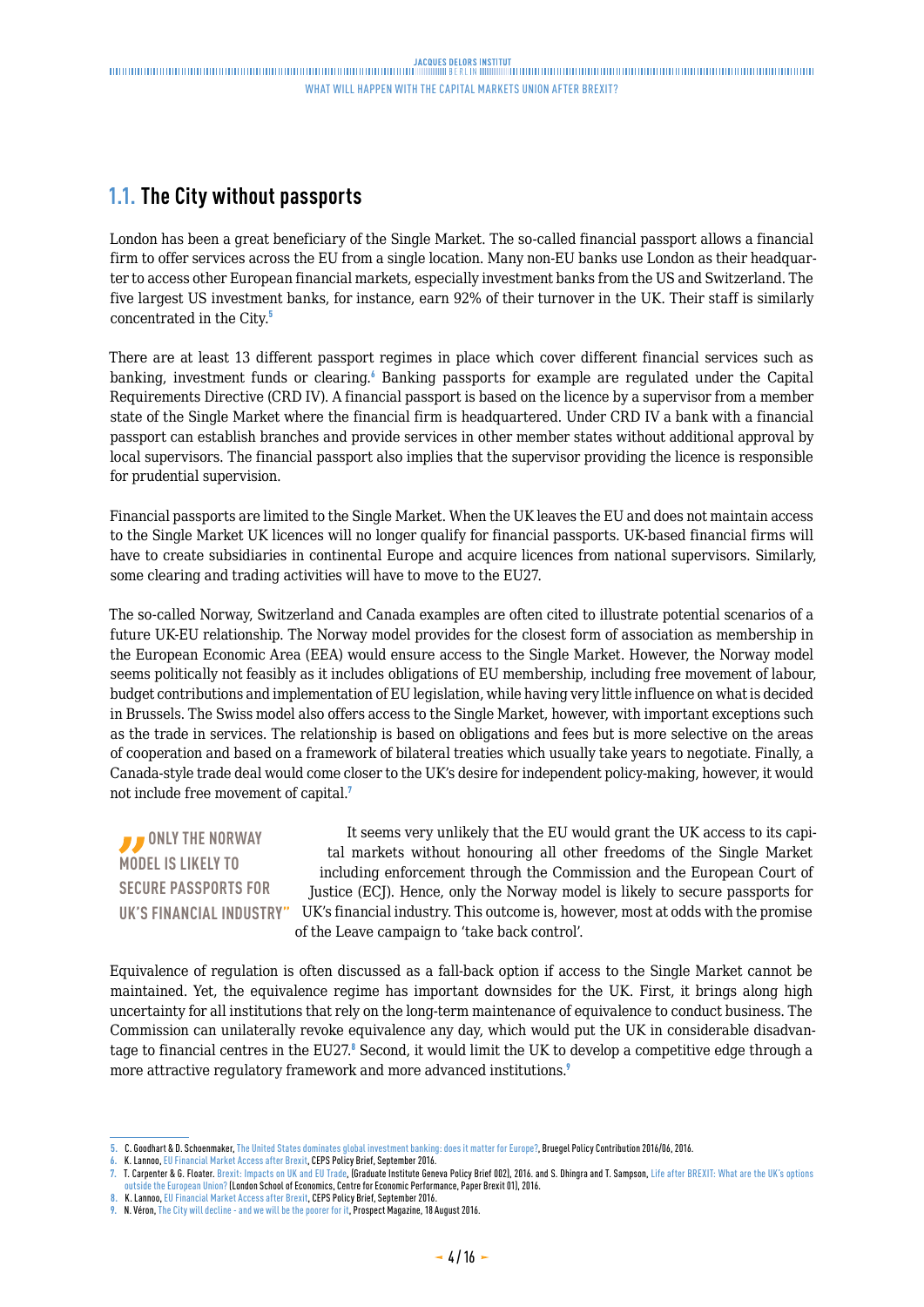<span id="page-4-0"></span>To conclude, neither the maintenance of financial passports nor aiming for equivalence seem to be political feasible or attractive options for the UK in the current political environment. Instead the City might rather want to establish itself as a global financial centre with an attractive regulatory framework and high-quality institutions. The services that rely on the financial passport would then have to move to continental Europe. Early estimates suggest that 15% to 30% of UK's financial service activities would relocate to the EU27.<sup>10</sup>

# **1.2. London's role in the EU's capital markets**

The City of London plays a unique role in Europe's capital markets. While there are several local financial market places hosting important stock exchanges such as Frankfurt or Paris, London's function as wholesale or refinancing centre for other financial centres is special.<sup>11</sup> Wholesale markets cover trading and clearing activities of currencies, equity, derivatives, commodities as well as private and government bonds. In some capital market segments, London accounts for up to three quarters of the total EU activity.<sup>12</sup>

How would the EU's capital markets look like if the UK would leave the bloc? For 16 out of 21 capital market segments the UK is the most important location.<sup>13</sup> When the UK leaves the EU the depth of European capital markets relative to GDP would shrink by about 16% (see figure 1).<sup>14</sup> Nonetheless, there are differences among the various capital market segments. In some areas the UK has important cross-border functions in others the impact on the EU27 will be limited. The following (non-exhaustive) list elaborates on the Brexit consequences for the EU27 in five key capital market segments.



#### **FIGURE 1 Depth of EU capital markets with and without the UK**

**The** figure shows the relative depth of capital markets in Europe across 25 different sectors (Five years to 2014, relative to GDP, rebased to EU = 100).

Source: New Financial, [Beyond Brexit What next for European capital markets?,](http://newfinancial.eu/wp-content/uploads/2016/06/Beyond-Brexit-what-next-for-European-capital-markets1.pdf) June 2016.

**1. Asset management:** Household savings in Europe are highly concentrated in low yielding bank deposits. The CMU seeks to promote more market-based forms of saving such as investments in mutual funds or pension funds. 40% of such assets under management in the EU are located in the UK.<sup>15</sup>

While the CMU aims to widen the scope for Europe-wide available investment products, Brexit could lead to the opposite. UK-based asset management operates across the Single Market and can therefore offer more

**<sup>10.</sup>** D. Schoenmaker, [Lost passports: a guide to the Brexit fallout for the City of London](http://bruegel.org/2016/06/lost-passports-a-guide-to-the-brexit-fallout-for-the-city-of-london/), Bruegel Blog Posts, 30 June 2016.

**<sup>11.</sup>** K. Lannoo, [EU Financial Market Access after Brexit](https://www.ceps.eu/system/files/Brexit and the financial sector_0.pdf), CEPS Policy Brief, September 2016.

**<sup>12.</sup>** W. Wright and L. Bax, [What do EU capital markets look like post-Brexit?,](http://newfinancial.eu/wp-content/uploads/2016/09/2016.09-What-do-EU-capital-markets-look-like-post-Brexit-a-report-by-New-Financial.pdf) New Financial, September 2016.

**<sup>13.</sup>** W. Wright and L. Bax, [What do EU capital markets look like post-Brexit?,](http://newfinancial.eu/wp-content/uploads/2016/09/2016.09-What-do-EU-capital-markets-look-like-post-Brexit-a-report-by-New-Financial.pdf) New Financial, September 2016.

**<sup>14.</sup>** W. Wright, [Beyond Brexit: What next for European Capital Markets?,](http://newfinancial.eu/wp-content/uploads/2016/06/Beyond-Brexit-what-next-for-European-capital-markets1.pdf) New Financial, June 2016.

**<sup>15.</sup>** W. Wright, [The potential impact of Brexit on European capital markets: A quality survey of market participants](http://newfinancial.eu/wp-content/uploads/2016/04/The-potential-impact-of-Brexit-on-European-capital-markets-New-Financial-Apr-2016.pdf), New Financial, April 2016,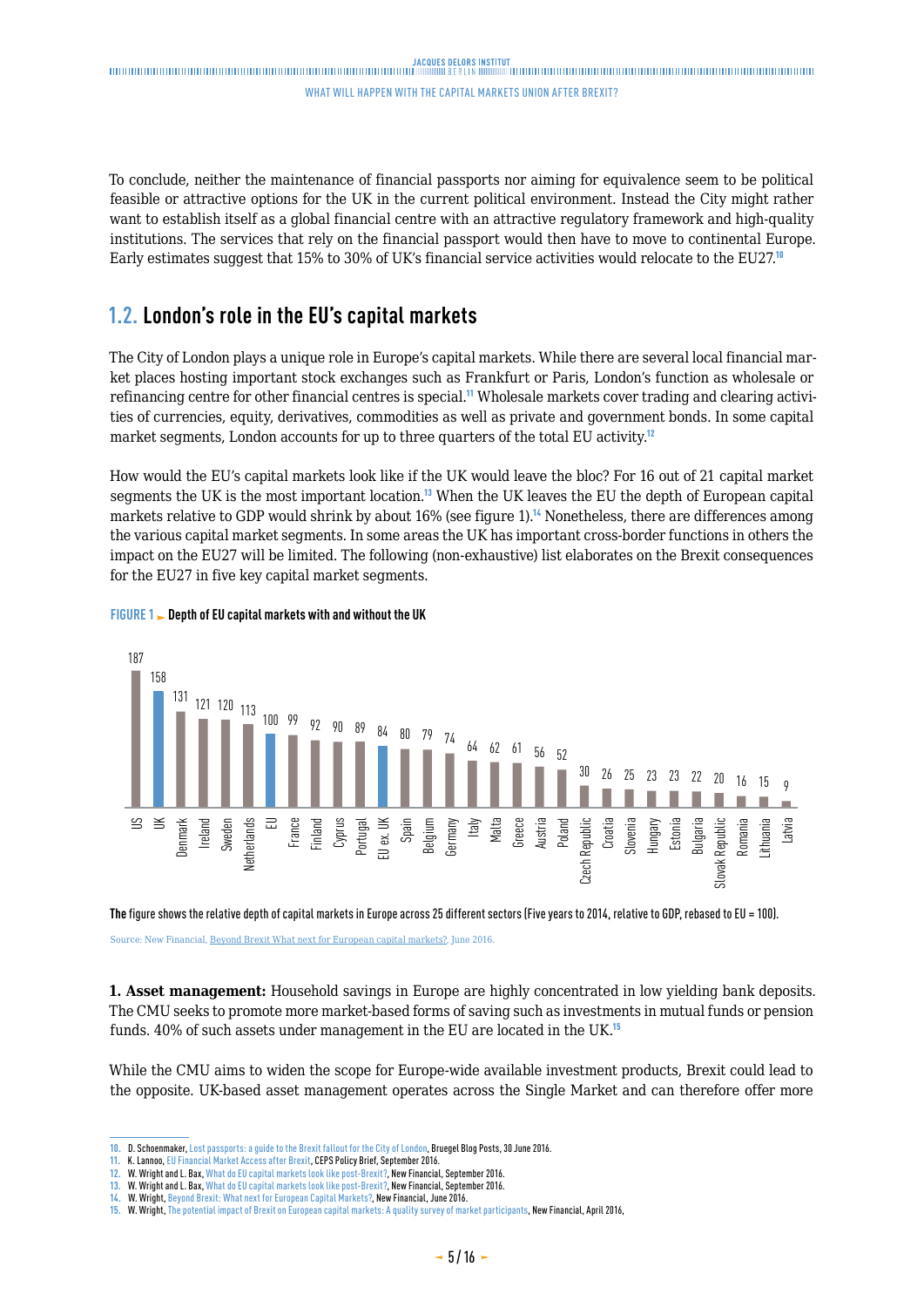diversified and sophisticated products. Forcing these funds to spread the fund management over several countries will increase fixed costs and could result in less attractive products.

**2. Venture Capital:** Availability of risk capital is a key goal for the European Commission to foster entrepreneurship and start-up activity.<sup>16</sup> London is Europe's most important venture capital hub and the only one that operates across the entire EU and is not limited to a sub-region.<sup>17</sup> It hosts also the majority of international venture capital funds that invest in the EU. Currently, the UK venture capital market accounts for 36% of total EU activity. To compensate for the depth provided by the UK markets, the EU27 markets would have to expand by 30 percentage points or  $\epsilon$ 2 bn.<sup>18</sup>

When UK-based venture capital funds lose direct access to the EU27, total provision of venture capital in Europe could decline. To relocate businesses or open subsidiaries is costly and spreading over several European financial centres could undermine important network effects.

**3. Equity trading:** The Single Market allows for the consolidation of trading platforms, which increases the efficiency of price discovery due to high liquidity and makes trading cheaper due to lower costs for market infrastructure. UK's trading platforms, for example, execute 40% of the EU27's trades.<sup>19</sup>

*D* UK STOCK MARKET **CAPITALIZATION IS ALMOST TWICE AS HIGH AS THE EU28 AVERAGE"**

Post-Brexit, European stock markets might face barriers to access UK-platforms, which could lead to lower liquidity. EU27 stock market capitalization would also shrink relative to GDP. UK's stock market capitalization of 121% of GDP is almost twice as high as the EU28 average of 64.5%.<sup>20</sup>

**4. Debt securities:** The revitalization of securities markets is one of the CMU's flagship initiatives.<sup>21</sup> While the UK accounts for the largest share in European securitization issuance (21%), it is important to note that securitization in the UK

is concentrated in residential mortgages.<sup>22</sup> More relevant for European businesses is the securitization of non-financial corporate debt. Here the UK share is only 11% of outstanding securities. France and Germany account for 27% and 22%, respectively (see figure 2).<sup>23</sup>

The limited role in corporate securitization suggests that the UK markets were no vital platform for securities trading and therefore larger markets such as France and Germany could drive European securitization at least in the segment of corporate securitization.

**5. Post-trade clearing and settlement:** UK clearing houses have a dominant role in European clearing and settlement of capital market activities. In the segment of over-the-counter derivatives trading, UK-based firms clear about 70% of euro-denominated trades (see figure 2).<sup>24</sup> The financial passports allows to offer such posttrade services to market places across the continent.

The ECB was uncomfortable with the lion's share of euro-denominated clearing out of its supervisory reach due to the potential risks for financial stability. However, the ECB lost its appeal that euro-denominated clearing needs to move to the euro area in front of the ECJ.<sup>25</sup> While euro area market places welcome the opportunity to take over clearing and settlement with a volume of about 1 trillion USD currently based in the UK, costs could increase as a consequence of the departure of the most competitive service providers.

**<sup>16.</sup>** European Commission, [Building a Capital Markets Union: Economic Analysis,](http://ec.europa.eu/finance/capital-markets-union/docs/building-cmu-economic-analysis_en.pdf) SWD(2015) 183 final, 30 September 2015.

**<sup>17.</sup>** European Investment Fund, [The European venture capital landscape: an EIF perspective,](http://www.eif.org/news_centre/publications/EIF_Working_Paper_2016_34.htm) EIF Working Paper 2016/34, 1 June 2016.

**<sup>18.</sup>** W. Wright and L. Bax, [What do EU capital markets look like post-Brexit?,](http://newfinancial.eu/wp-content/uploads/2016/09/2016.09-What-do-EU-capital-markets-look-like-post-Brexit-a-report-by-New-Financial.pdf) New Financial, September 2016.

**<sup>19.</sup>** W. Wright, [The potential impact of Brexit on European capital markets: A quality survey of market participants](http://newfinancial.eu/wp-content/uploads/2016/04/The-potential-impact-of-Brexit-on-European-capital-markets-New-Financial-Apr-2016.pdf), New Financial, April 2016,

**<sup>20.</sup>** Data refers to 2013, European Commission, [Capital Markets in the EU,](http://ec.europa.eu/finance/capital-markets-union/docs/capital-markets-in-eu_en.pdf) Infographics produced by the Commission. 18 February 2016. **21.** European Commission, [Action Plan on Building a Capital Markets Union](http://eur-lex.europa.eu/legal-content/EN/TXT/PDF/?uri=CELEX:52015DC0468&from=EN), COM(2015) 468 final, 30 September 2015.

**<sup>22.</sup>** SIFMA, [AFME Securitization Data Report,](http://www.sifma.org/research/item.aspx?id=8589962069) Second Quarter 2016, 7 September 2016.

**<sup>23.</sup>** Note, however, that this refers only to euro-denominated bonds, which means bonds from corporates from the euro area. Thus, London does play a role for euro-area bond and securities intermediation but not as significantly as in other wholesale activities.

**<sup>24.</sup>** D. Schoenmaker, [Lost passports: a guide to the Brexit fallout for the City of London](http://bruegel.org/2016/06/lost-passports-a-guide-to-the-brexit-fallout-for-the-city-of-london/), Bruegel Blog Posts, 30 June 2016.

**<sup>25.</sup>** General Court of the European Union, [Judgment in Case T-496/11 United Kingdom v European Central Bank,](http://curia.europa.eu/jcms/upload/docs/application/pdf/2015-03/cp150029en.pdf) Press Release, 4 March 2015.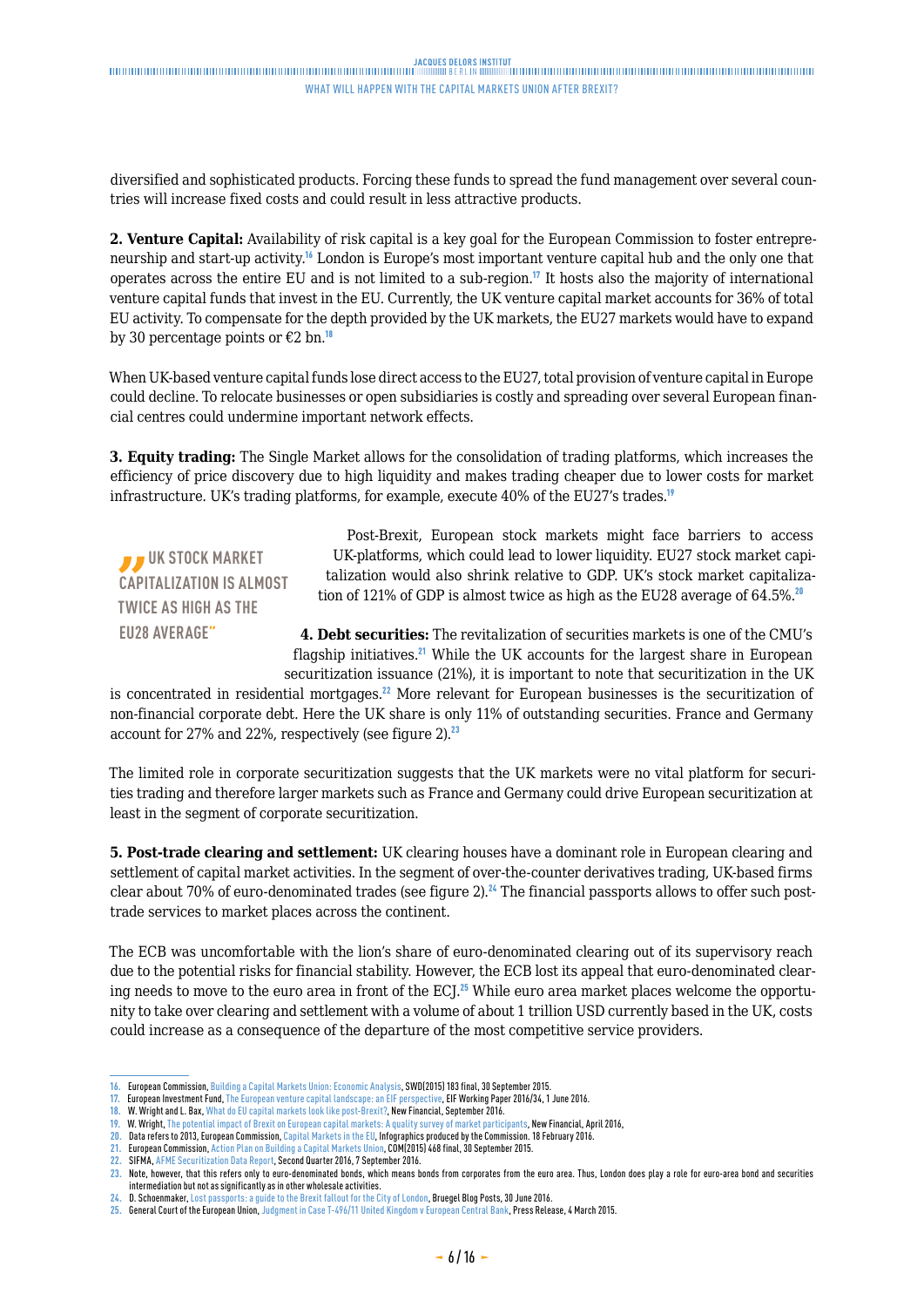**Non-financial corporate debt securities**

#### **FIGURE 2 Role of the UK in the EU's capital markets**

**Clearing of euro-denominated OTC derivatives**



**The** right panel shows outstanding debt securities of non-financial corporations (euro-denominated) in Q1 2016. **The** left panel shows the turnover of euro-denominated OTC single currency interest rate derivatives, daily averages in April 2013.

Sources: BIS, Debt securities issues and amounts outstanding, Table C3; BIS, [Triennial Central Bank Survey of foreign exchange and derivatives market activity in 2013,](http://www.bis.org/publ/rpfx13.htm) September 2015. Author's calculation.

#### **The five examples show how Brexit consequences for capital markets vary across different market**

**segments.** Limited access to UK trading platforms for euro-denominated activities is likely to result in higher costs of trading and clearing which will ultimately increase corporate funding costs. The most affected segments are those where investors can use the UK as single entry point to the EU and manage their operations without the need to domicile in each country of activity. This applies for example to investment banks, asset managers and venture capital funds.

The CMU aims to limit the fragmentation of European capital markets and promote economies of scale in order to lower funding costs and make market-based funding tools available to enterprises across the Single Market. Economically, Brexit will be a huge setback for the objectives of the CMU.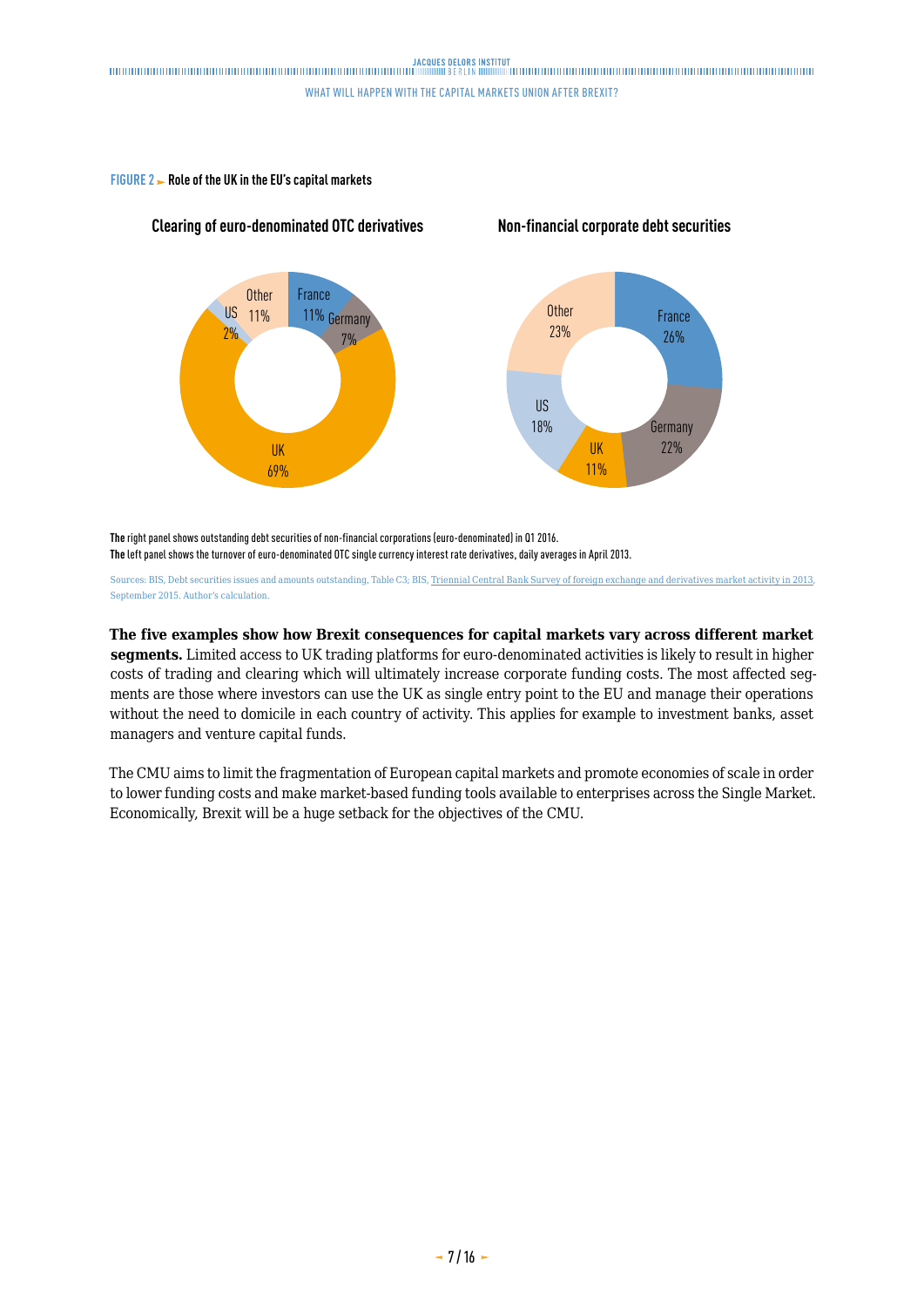# <span id="page-7-0"></span>2. Political implications of Brexit: fading purpose versus new incentives

Different political scenarios are conceivable for the CMU after Brexit. The result depends primarily on the preferences of the EU27 member states but the UK's approach in the upcoming Brexit negotiations will also play a role. First, the EU could respond with accelerating its efforts and ambition in order to counter the detrimental effects of losing Europe's largest capital markets. Deeper integration of the EU27 could, however, result in new barriers with the UK. Second, interest in the project without the UK could gradually decline.<sup>26</sup> Third, the EU27 could try to maintain close ties to the UK and negotiate a deal that provides passporting rights for UK's financial industry.

# **2.1. Mapping political interest before and after Brexit**

Interest in the CMU project is concentrated in a few countries. Responses to the Commission consultation indicate that financial market participants from the major European financial centers were most vocal in expressing their preferences (see figure 4). Consequently, most responses came from the UK. Also the UK's government expressed its strong support for CMU.<sup>27</sup> Responses from the governments of Ireland, the Netherlands, Sweden and Luxembourg were also very supportive, corresponding to their highly developed financial markets. Countries from Central, Eastern or Southern Europe were (when they responded) rather positive about the initiative, as they acknowledged the potential for improved financing conditions for businesses in smaller member states.<sup>28</sup> The governments of Germany and France reacted more cautiously to the CMU proposal, emphasizing the important role of banks in European financial systems and questioning the desirability of adopting the US model of financial intermediation.<sup>29</sup>

Respondents to the consultation were also rather concentrated in the financial and non-financial corporate sector, with the financial sector making up 36% of all responses. However, there is a clear divide between more locally oriented and more internationally oriented financial services. Savings banks as well as local market infrastructure providers who fear to lose out under increasing competitive pressure were critical towards the CMU.<sup>30</sup> Larger banks, insurances and providers of market-based funding (e.g. asset management funds) see, however, opportunities to enhance their cross-border business.<sup>31</sup>

*MEMBER STATES WITH* **MORE LOCAL FINANCING STRUCTURES WERE CONFRONTED WITH MIXED PAY-OFFS"**

Since a large part of financial businesses that provide cross-border funding are located in the UK, the government's strong commitment to CMU is no surprise. Member states with more local financing structures and limited presence of foreign financial firms were confronted with rather mixed payoffs of market participants.

**<sup>26.</sup>** W. Wright, [The potential impact of Brexit on European capital markets: A quality survey of market participants,](http://newfinancial.eu/wp-content/uploads/2016/04/The-potential-impact-of-Brexit-on-European-capital-markets-New-Financial-Apr-2016.pdf) New Financial, April 2016,

**<sup>27.</sup>** UK Government, [UK Response to the Commission Green Paper on Capital Markets Union: Building a strong Capital Markets Union,](https://ec.europa.eu/eusurvey/files/634a485d-8dd9-41e6-af91-030013307436) 2015.

**<sup>28.</sup>** L. Quaglia, D. Howarth and M. Liebe, ["The Political Economy of European Capital Markets Union"](https://orbilu.uni.lu/bitstream/10993/28242/2/Quaglia, Howarth and Liebe, Capital Markets Union, JCMS 2016.pdf), *Journal of Common Market Studies* Vol. 54, Annual Review, pp. 185–203, 2016.

**<sup>29.</sup>** W. Schäuble and M. Sapin, [Letter to Lord Jonathan Hill,](http://www.economie.gouv.fr/files/files/PDF/2015-07-06_letter-about_capital-markets-union_6-july-2015.pdf) 6 July 2015.

**<sup>30.</sup>** European Savings and Retail Banking Group, [ESBG response to the European Commission's Green Paper on "Building a Capital Markets Union",](http://www.savings-banks.com/SiteCollectionDocuments/ESBG response to the European Commission%E2%80%99s Green Paper on Building a Capital Markets Union.pdf) May 2015. and N. Véron, [Defining Europe's Capital](http://bruegel.org/wp-content/uploads/imported/publications/pc_2014_12_cmu.pdf) [Markets Union](http://bruegel.org/wp-content/uploads/imported/publications/pc_2014_12_cmu.pdf), *Bruegel Policy Contribution* Issue 2014/12, November 2014.

**<sup>31.</sup>** L. Quaglia, D. Howarth and M. Liebe, "[The Political Economy of European Capital Markets Union"](https://orbilu.uni.lu/bitstream/10993/28242/2/Quaglia, Howarth and Liebe, Capital Markets Union, JCMS 2016.pdf), *Journal of Common Market Studie*s Vol. 54, Annual Review, pp. 185–203, 2016.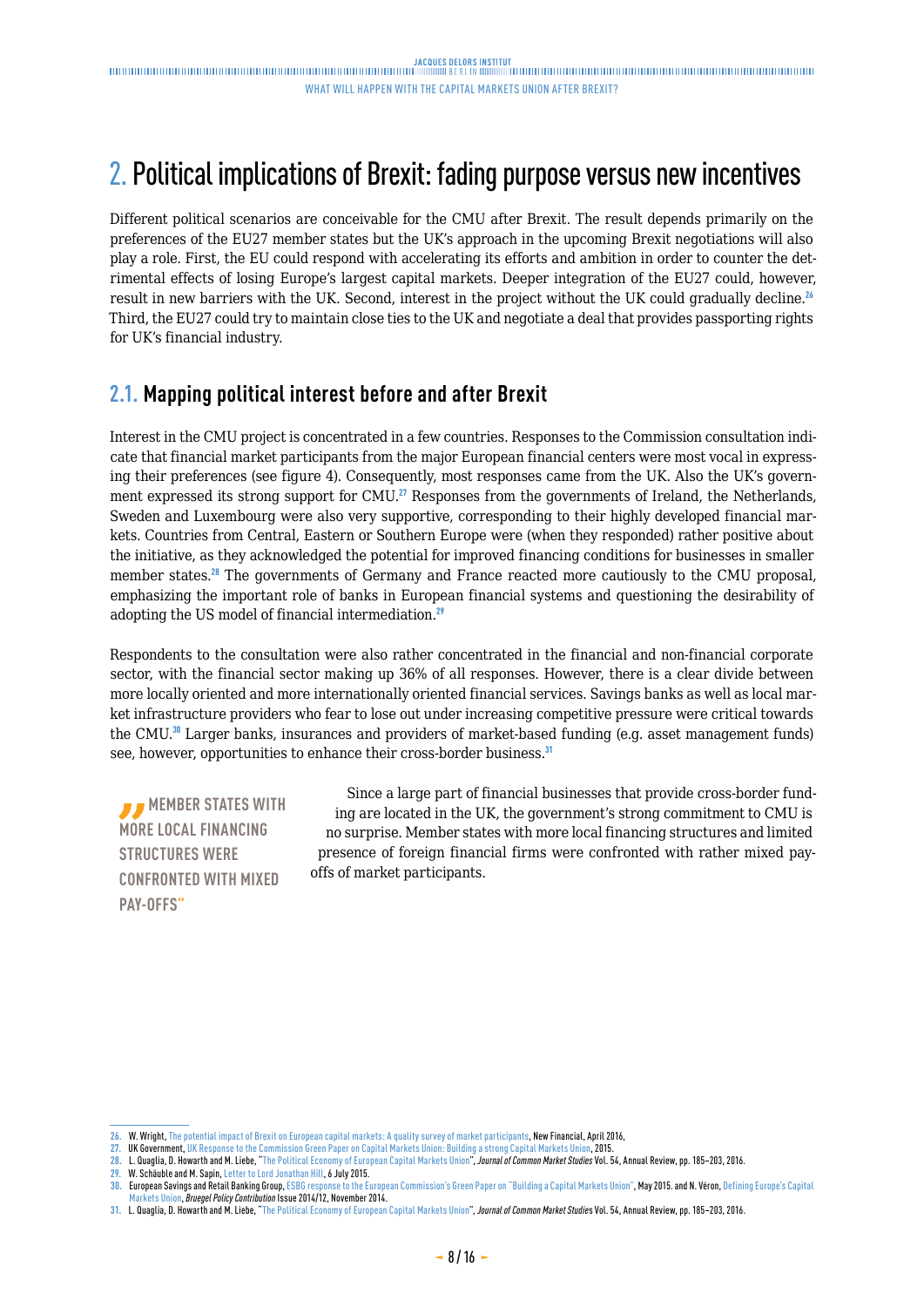

## **FIGURE 3** Interest in CMU is concentrated in a few countries and stakeholders

**Figures** show participation in the Green Paper consultation procedure 'Building a Capital Markets Union' by country and type of respondent.

Sources: European Commission, [Feedback Statement on the Green Paper "Building a Capital Markets Union"](http://ec.europa.eu/finance/consultations/2015/capital-markets-union/docs/summary-of-responses_en.pdf), SWD(2015) 184 final, 30 September 2015 and L. Quaglia, D. Howarth and M. Liebe, [The Political Economy of European Capital Markets Union](https://orbilu.uni.lu/bitstream/10993/28242/2/Quaglia, Howarth and Liebe, Capital Markets Union, JCMS 2016.pdf), Journal of Common Market Studies Vol. 54, Annual Review, pp. 185–203, 2016.

The prospect of hosting parts of London's financial industry is a sweet temptation for EU27 governments. France, Germany, Ireland, Luxembourg and other member states actively lobby UK-based financial businesses to relocate their operations.<sup>32</sup> The French pitch to provide fast-track licencing, English speaking contact points and tax breaks has been the most pro-active move in this 'beauty contest'.<sup>33</sup>

*DEEPER AND BETTER* **INTEGRATED CAPITAL MARKETS WOULD MAKE THE SINGLE MARKET MORE ATTRACTIVE FOR UK-BASED FIRMS"**

Box 1 shows that financial centres in the EU27 (Germany and France as examples) could gain individually from a relocation of UK-based financial market participants and activities. This strengthens the case for CMU among the remaining EU27. Deeper, better integrated and consistently regulated capital markets would make the Single Market more attractive for UK-based firms that are confronted with the decision whether or not and to which extend they should relocate their business.

**<sup>32.</sup>** Bloomberg, [Europe's Financial Hubs on Frankfurt "Catwalk" for Brexit Spoils](https://www.bloomberg.com/news/articles/2016-11-14/frankfurt-woos-biggest-u-s-banks-for-share-of-brexit-spoils), 14 November 2016.

**<sup>33.</sup>** Financial Times, [France turns anglophone to woo UK businesses,](https://www.ft.com/content/07d81e34-859c-11e6-8897-2359a58ac7a5) 28 September 2016.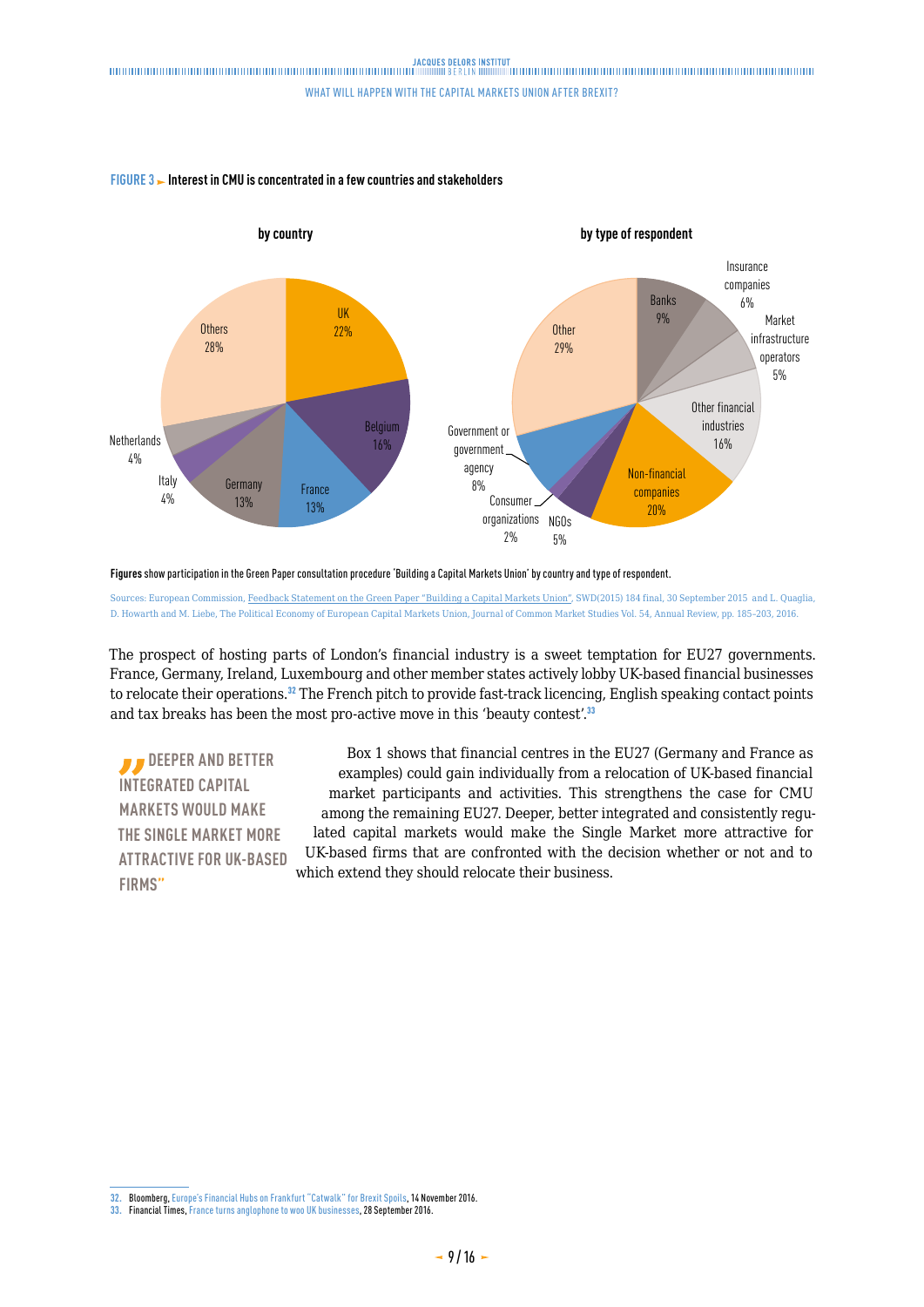#### **BOX 1 Examples of how Germany and France could benefit from Brexit**

#### **Germany:**

- Supervisory institutions report increased interest of UK-based banks to move to Frankfurt
- Germany overtakes UK in FinTech investments: In the first three quarters of 2016 FinTechs in Germany raised 398 million USD, compared to 320 million USD in the UK.
- The merger of the London Stock Exchange and Deutsche Börse would facilitate the transfer of trading activities for example clearing activities in equity markets, where the UK currently clears 40% of EU27 trades.

#### **France:**

- Paris hosts a subsidiary of LCH, London's major clearing house. This entity could take over euro area government bond clearing that is currently conducted in London (the monthly trade volume amounts to €6 trillion).
- Insurers are already concentrated in Paris, which provides a good basis for further growth. They are, however, less affected by Brexit since they mostly operate through subsidiaries.

Sources: Spiegel, [Brexit: Die Briten kommen](http://www.spiegel.de/wirtschaft/soziales/brexit-firmen-bereiten-sich-auf-verlagerung-ins-ausland-vor-a-1121177.html#ref=rss), 14 November 2016; KPMG, [The Pulse of Fintech](https://assets.kpmg.com/content/dam/kpmg/xx/pdf/2016/11/the-pulse-of-fintech-q3-report.pdf), Q3 2016: Global Analysis of Fintech Venture Funding, 16 November 2016; D. Schoenmaker, [Lost passports: a guide to the Brexit fallout for the City of London](http://bruegel.org/2016/06/lost-passports-a-guide-to-the-brexit-fallout-for-the-city-of-london/), Bruegel Blog Posts, 30 June 2016; Financial Times, [Germany well-placed for post-](https://www.ft.com/content/43686054-8c94-11e6-8aa5-f79f5696c731?emailid=5655d008cb56e60fc6447e22&ftcamp=crm/email//nbe/BrusselsBrief/product)[Brexit migration of London business](https://www.ft.com/content/43686054-8c94-11e6-8aa5-f79f5696c731?emailid=5655d008cb56e60fc6447e22&ftcamp=crm/email//nbe/BrusselsBrief/product), 9 October 2016.

Does this imply that CMU will become top priority for the EU27? On the one hand, no individual EU27 member state can expect to benefit as much as the UK could have benefited from CMU since the financial industry is more likely to spread over several financial centres. On the other hand, the prospect of losing access to the major trading platforms for equities and debt instruments is also an incentive to accelerate efforts to deepen capital markets in the remaining EU27.

For those countries that already have rather developed capital markets such as Ireland, the Netherlands or Sweden as well as countries that fear for the availability of cross-border capital, Brexit increases the need to move forward with CMU. For member states that neither face problems in business financing nor have particularly large capital markets pushing CMU may not be an immediate priority.

At this point it is impossible to gauge which of the three scenarios ('accelerate', 'fading interest' or 'maintain close ties') will prevail. The Commission has already made clear that it wants to maintain the momentum and rather seeks to accelerate the CMU agenda.<sup>34</sup> Maintaining close ties seems the politically most unlikely outcome as French and German officials already made clear that the EU's financial intermediation cannot take place outside the Single Market.<sup>35</sup>

*B* UNCERTAINTY AND **POTENTIAL DISAGREEMENT OVER THE FUTURE DIRECTION COULD UNDERMINE THE POLITICAL MOMENTUM OF THE CMU"**

Nonetheless, EU27 member states have so far not given a clear signal whether or not they regard CMU still as a priority project after the Brexit vote. Uncertainty over the purpose of the CMU without the UK and potential disagreement over the future direction could undermine the political momentum created by the Commission.

**<sup>34.</sup>** European Commission, [Capital Markets Union – Accelerating Reform](http://ec.europa.eu/finance/capital-markets-union/docs/20160913-cmu-accelerating-reform_en.pdf), COM(2016) 601 final, 14 September 2016.

**<sup>35.</sup>** Financial Times, [Wolfgang Schäuble sets out tough line on Brexit](https://www.ft.com/content/765a1f2a-acba-11e6-9cb3-bb8207902122), 17 November 2016. And Financial Times, [Hollande demands tough Brexit negotiations,](https://www.ft.com/content/5f84e4c4-8c17-11e6-8aa5-f79f5696c731) 7 October 2016.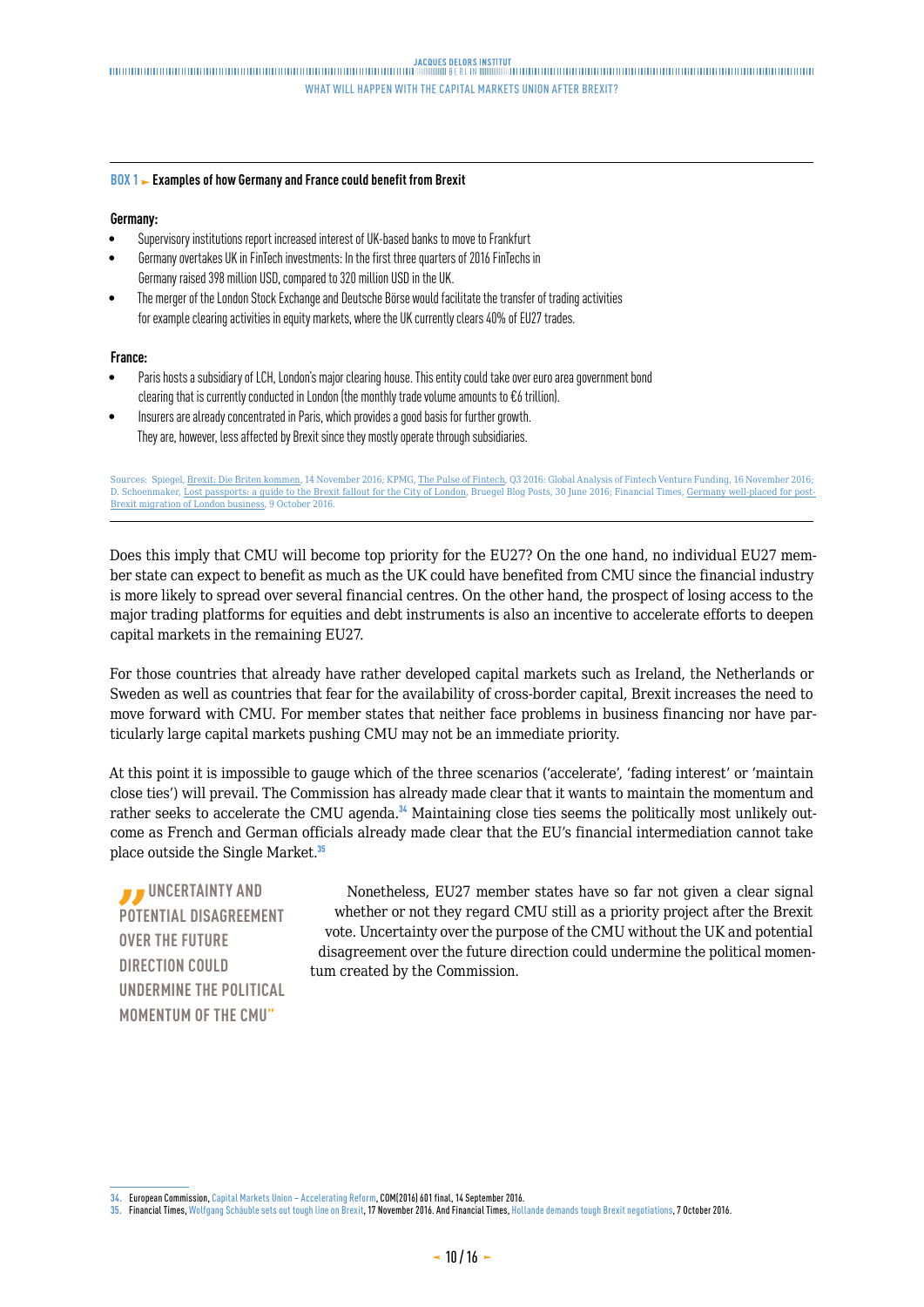# <span id="page-10-0"></span>**2.2. The debate about centralized supervision**

The current policy agenda of CMU is not undisputed. Initially, there were two camps, who disagreed over whether or not the CMU should promote more centralized capital market regulation and supervision.

The **'institutional change' perspective** argues that a key barrier for cross-border investments is the fragmentation of EU capital market regulation and enforcement.<sup>36</sup> A true Single Market for capital requires a transfer of supervisory and regulatory competences to a "single European capital market supervisor".<sup>37</sup> There are three areas where a transfer of competences is deemed necessary:

- **• Surveillance of systemic risks:** National supervisors may have insufficient experience with monitoring capital market risks. The more these activities cut across national jurisdictions the greater the benefits of a single supervisor. The European Systemic Risk Board (ESRB) could take over this role.
- **• Regulatory standards and enforcement:** Despite harmonized regulation, national regulators often apply different standards ('regulatory gold-plating') and the legal frameworks differ across member states. This leads to cross-border barriers for investments as well as to varying stringency of supervision, which creates incentives among market participants for 'forum-shopping'. To ensure consistent application of EU regulation the European Securities and Markets Authority (ESMA), which today has only a coordinating role, needs to be upgraded to a true regulator with enforcement powers.
- **• Accounting and auditing:** To achieve a standardization of financial information audit firms need to apply the same standards. A European institution like ESMA could ensure that accounting rules are developed and applied uniformly across member states.<sup>38</sup>

**THE COMMISSION PROBABLY ABSTAINED FROM PROPOSING INSTITUTIONAL CHANGE TO AVOID TENSIONS WITH THE UK"**

Without transferring these competences to EU level the advocates of institutional change fear that the impact of CMU will be limited as significant national barriers remain in place.<sup>39</sup> At the same time they had to accommodate political opposition, especially from the UK. Indeed, Nicolas Véron points out that the Commission probably abstained from including any measure that requires institutional change to avoid tensions with the UK prior to the Brexit referendum.<sup>40</sup>

The **'incrementalism' perspective** counters that centralization of competencies does not provide a substantive solution to the barriers to free movement of capital. It is a typical EU reflex but it wastes limited political capital. The fine-tuning of existing regulation and a convergence of national standards is the more practical approach.<sup>41</sup> As umbrella initiative the CMU creates a link between the rather technical policy activities and thereby provides the necessary political momentum.

Centralizing more competencies at the European level brings along two problems. First, it runs counter to the principle of subsidiarity. Common European standards do not necessarily need a European agency to enforce them.<sup>42</sup> It might be more practical to invest in supervisory convergence rather than introducing an additional layer of supervision. Second, the 'incrementalism' perspective sees the risk for the CMU of being overambitious and founder quickly due to political gridlock. For this reason, sensitive issues such as harmonizing

**<sup>36.</sup>** A survey of market participants found that diverse application of regulation and enforcement from one jurisdiction to the other is a significant barrier for cross-border investments. Association for Financial Markets in Europe, [Bridging the growth gap: Investor views on European and US capital markets and how they drive investment and economic growth](http://www.afme.eu/globalassets/downloads/afme-reports/afme_growth_flagship_cw.pdf), February 2015.

**<sup>37.</sup>** J.-C. Juncker et al., [The Five President's Report: Completing Europe's Economic and Monetary Union,](https://ec.europa.eu/priorities/sites/beta-political/files/5-presidents-report_en.pdf) 22 June 2015.

**<sup>38.</sup>** N. Véron and G. B. Wolff, [Capital Markets Union: A vision for the long term,](http://bruegel.org/wp-content/uploads/imported/publications/pc_2015_05__240415.pdf) Bruegel Policy Contribution, Issue 2015/05, April 2015.

**<sup>39.</sup>** K. Lannoo, [Eliminating the cost of non-Europe in capital markets,](https://www.ceps.eu/system/files/No32 KL Upgrade CMU.pdf) ECMI Commentary No. 43/2, November 2016. **40.** N. Véron, [Europe's Capital Markets Union and the new single market challenge](http://bruegel.org/2015/09/europes-capital-markets-union-and-the-new-single-market-challenge/), Bruegel Blog Post, 30 September 2015.

**<sup>41.</sup>** W. Wright, [Capital markets union: managing high expectations,](http://newfinancial.eu/wp-content/uploads/2015/03/Capital-markets-union-managing-unrealistic-expectations-March-20154.pdf) New Financial, March 2015.

**<sup>42.</sup>** H. Dixon. [Unlocking Europe's capital markets union,](http://www.cer.org.uk/sites/default/files/publications/attachments/pdf/2014/unlocking_europes_capital_markets_union_hugodixon_15.10.14-9870.pdf) Centre for European reform, October 2014,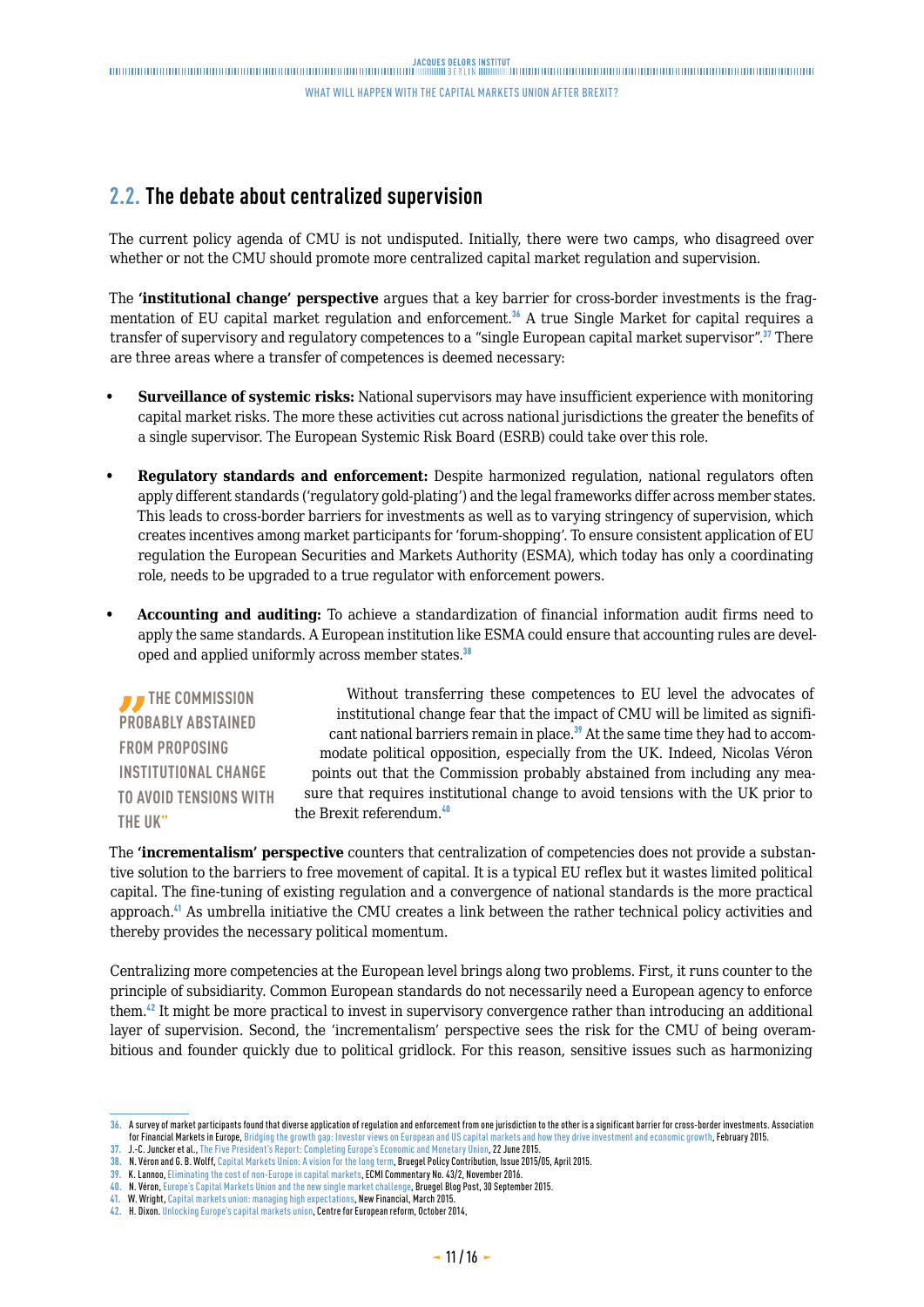<span id="page-11-0"></span>insolvency procedures and abolishing tax barriers should be spared from immediate action.<sup>43</sup> Centralizing supervision should be avoided at all due to the UK's opposition.

#### **TABLE 1 Competing approaches on ambition and political feasibility of CMU**

|                                          | <b>INCREMENTALISM</b>                                                                       | <b>INSTITUTIONAL CHANGE</b>                                                                                |
|------------------------------------------|---------------------------------------------------------------------------------------------|------------------------------------------------------------------------------------------------------------|
| What should be the focus?                | Improving regulatory framework,<br>knock down barriers one by one                           | Pool supervisory and regulatory<br>powers on EU level                                                      |
| How can CMU make a difference?           | Steps will add up, create political<br>momentum through umbrella initiative                 | Overcome cross-border barriers through<br>harmonization and centralization                                 |
| How to deal with national sensitivities? | Avoid them. The complex regulatory agenda<br>cannot risk running into political roadblocks. | Confront them. Without institutional<br>change CMU's potential will be<br>marginalized from the beginning. |

Source: author

The importance of getting the UK on board rendered centralization of supervision politically impossible and risked to fuel the Leave campaign.<sup>44</sup> Hence, the practical solution was to launch CMU without proposing any form of institutional change.

**THE NEED TO RELOCATE EBA OPENS A WINDOW OF OPPORTUNITY TO REVISE THE SUPERVISORY ARCHITECTURE"**

With the UK preparing to leave the EU a major justification for the Commission to follow the 'incrementalism' approach has disappeared. In addition, the need to relocate the European Banking Authority (EBA), currently located in London, opens a window of opportunity to reassess and revise the European framework of financial market supervision. As there are numerous contenders for hosting the EBA after Brexit the decision will very likely involve a package deal that could lead to a rearrangement of all three European Supervisory Authorities (ESAs).

Proponents of a further centralization of capital market supervisory powers argue that the prospect of increasing capital markets activities such as trading and clearing in continental Europe could become a challenging task for national supervisors. To ensure a tightly integrated financial system among the EU27, ESMA should play a more prominent role in the supervisory architecture.<sup>45</sup>

# **2.3. Current state of the CMU: mixed progress and a challenging outlook**

The referendum outcome in favour of 'Leave' had an immediate political consequence for the work of the European Commission. The resignation of the British Commissioner Jonathan Hill, responsible for the CMU, and his replacement by Commission Vice-President Vladis Dombrovskis in July 2016 gave some insights whether the Commission plans to adjust its CMU agenda.

**<sup>43.</sup>** W. Wright, [Capital markets union: be careful what you wish for…](http://newfinancial.eu/wp-content/uploads/2014/11/Capital-markets-union-be-careful-what-you-wish-for.pdf), New Financial, November 2014.

**<sup>44.</sup>** N. Véron, [Europe's Capital Markets Union and the new single market challenge](http://bruegel.org/2015/09/europes-capital-markets-union-and-the-new-single-market-challenge/), Bruegel Blog Post, 30 September 2015.

**<sup>45.</sup>** D. Schoenmaker, [Stealing London's financial crown would bring both benefits and responsibilities](http://bruegel.org/2016/11/stealing-londons-financial-crown-would-bring-both-benefits-and-responsibilities/), Bruegel Blog Post, 17 November, 2016.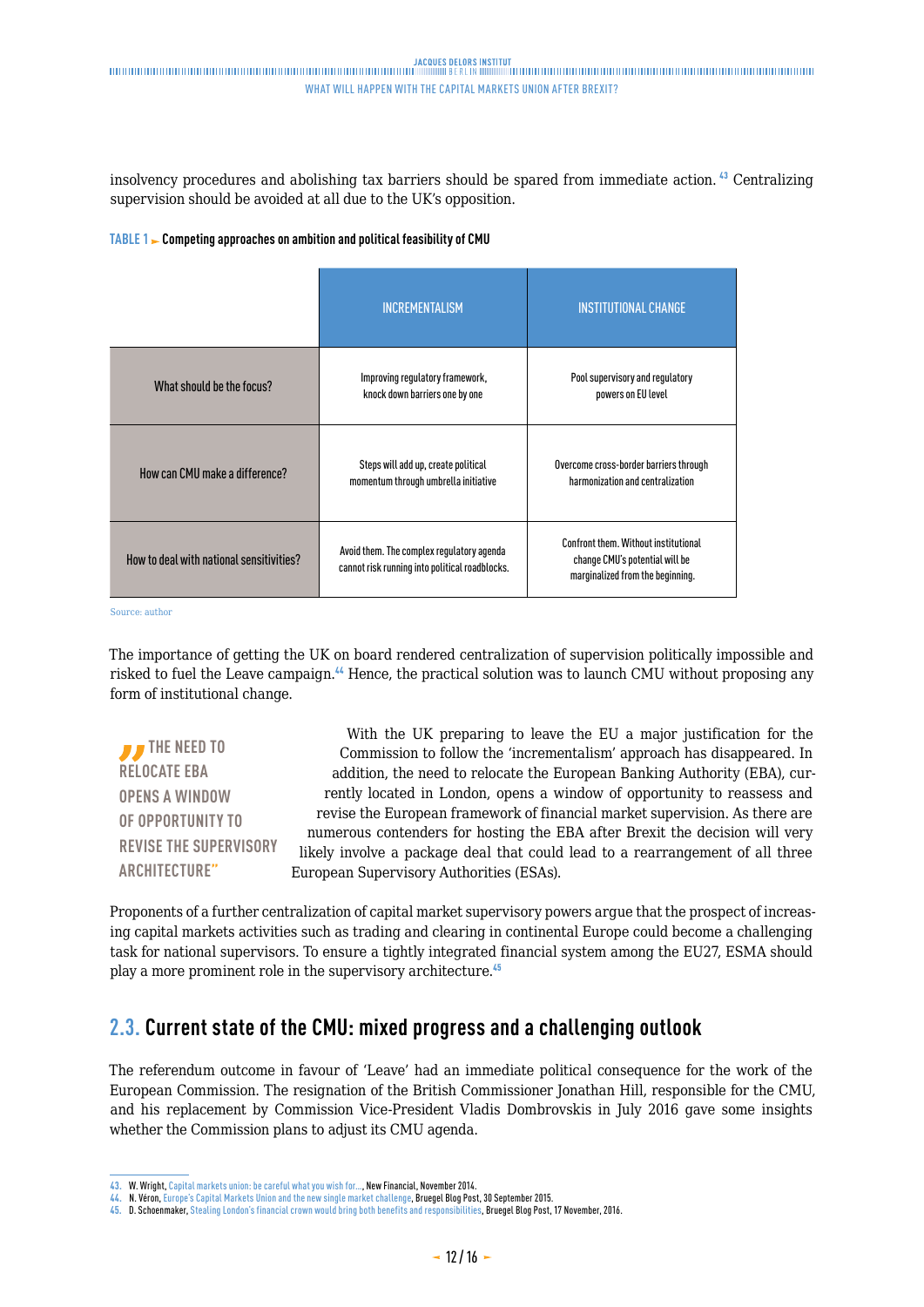The Commission seeks to dissipate doubts that CMU without the UK is pointless. In his mission letter to Dombrovskis, Commission President Jean-Claude Juncker emphasizes the need to accelerate reforms under CMU and to prioritize the harmonization of insolvency law, taxation issues as well as institutional and supervisory matters.<sup>46</sup> This suggests that Hill's clear opposition to institutional change does no longer hold. Dombrovskis publicly stated that the outcome of the British referendum makes the CMU even more pressing for the remaining EU27.<sup>47</sup>

#### **FIGURE 4 Current-state of CMU: Timeline of the most important developments**



Source: author.

By November 2016, 14 months after launching the action plan, the Commission started seven legislative initiatives and started to work on all six priority areas.<sup>48</sup> Among the early quick-win initiatives, a new regulatory framework for securitization is probably the most important but also controversial issue. Securitization, a market-based instrument for bank lending, has been criticized after the financial crisis due to its role in the US subprime crisis but has in fact incurred very little losses in Europe.<sup>49</sup> Securitization would be one of three low-hanging fruits where the Commission could either create new common standards or amend existing legislation.<sup>50</sup>

In November 2016, the Commission made a proposal for a directive on insolvency and business restructuring, considered as one of the key barriers to cross-border investments.<sup>51</sup> Europe struggles with inefficient and

**<sup>46.</sup>** J-C. Juncker, [Complementary Mission Letter to Vladis Dombrovskis Commissioner for Financial Stability, Financial Services and Capital Markets Union](https://ec.europa.eu/commission/sites/cwt/files/commissioner_mission_letters/dombrovksis-complementary-mission_en.pdfhttps:/ec.europa.eu/commission/sites/cwt/files/commissioner_mission_letters/dombrovksis-complementary-mission_en.pdf), Brussels, 21 September 2016.

**<sup>47.</sup>** V. Dombrovskis, [What next for Europe's banking system?](http://bruegel.org/events/what-next-for-europes-banking-future/), Speech at Bruegel, 15 November 2016.

**<sup>48.</sup>** Counting based on European Commission, [Capital Markets Union: First Status Report,](http://ec.europa.eu/finance/capital-markets-union/docs/cmu-first-status-report_en.pdf) SWD(2016) 147 final, 25 April 2016; European Commission, [Capital Markets Union – Accelerating Reform](http://ec.europa.eu/finance/capital-markets-union/docs/20160913-cmu-accelerating-reform_en.pdf), COM(2016) 601 final, 14 September 2016. and European Commission, [Capital Markets Union: Implementation table](http://ec.europa.eu/finance/capital-markets-union/implementation-table_en.htm) (last updated on 20.10.2016), accessed 20 November 2016.

**<sup>49.</sup>** European Commission, [Building a Capital Markets Union: Economic Analysis,](http://ec.europa.eu/finance/capital-markets-union/docs/building-cmu-economic-analysis_en.pdf) SWD(2015) 183 final, 30 September 2015. **50.** C. Odendahl, [The low-hanging fruit of European capital markets](https://www.cer.org.uk/publications/archive/bulletin-article/2015/low-hanging-fruit-european-capital-markets), CER Bulletin Article, 8 April 2015.

**<sup>51.</sup>** European Commission, [Proposal for a directive on Insolvency, Restructuring and Second Chance,](http://europa.eu/rapid/press-release_MEMO-16-3803_en.htm) European Commission – Fact Sheet, 22 November 2016.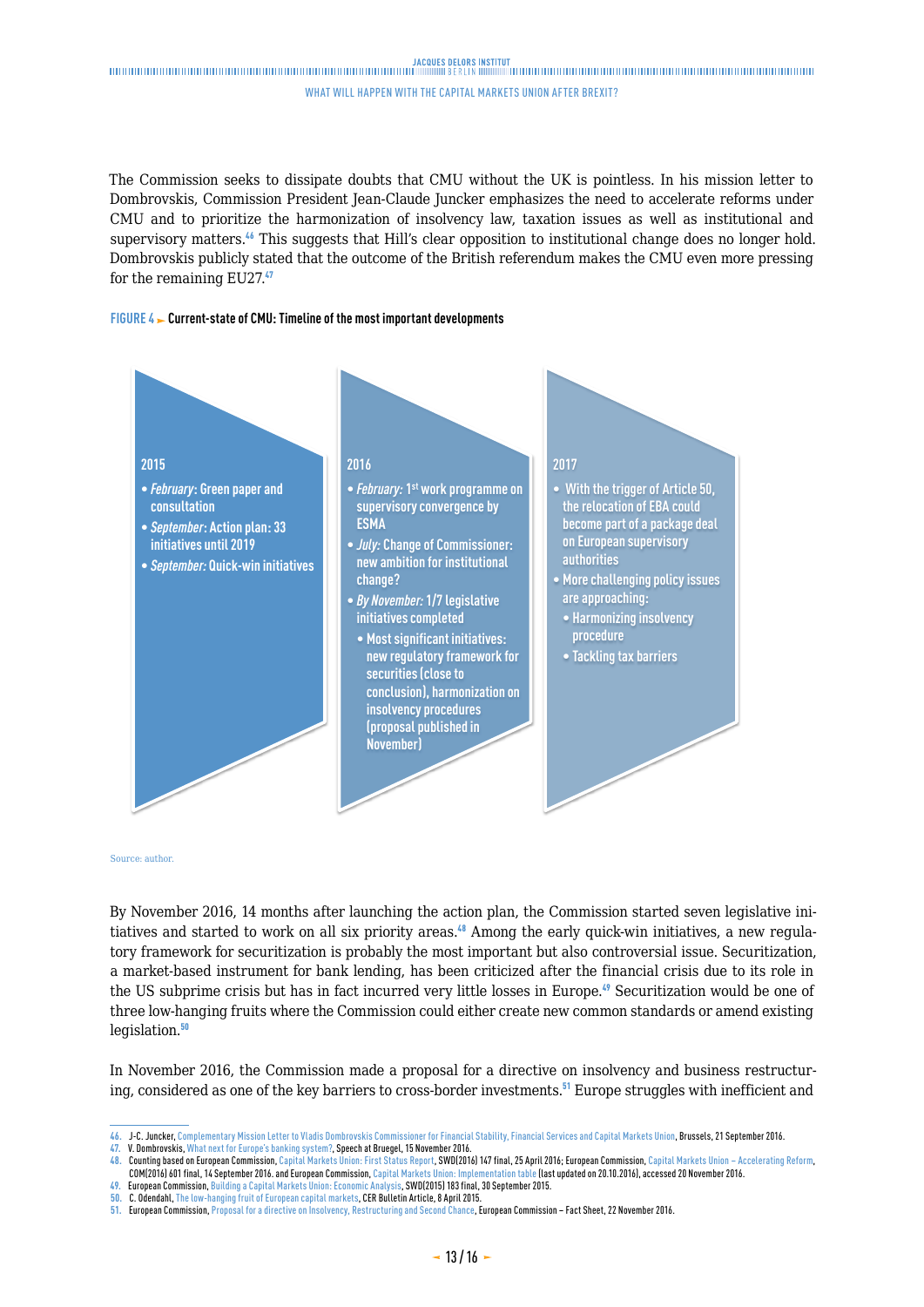## .<br>Thuninghanga and the manufacture and the contract and the contract and the contract and the contract and the contract and the contract and the contract and the contract and the contract and the contract and the contract WHAT WILL HAPPEN WITH THE CAPITAL MARKETS UNION AFTER BREXIT?

diverse insolvency frameworks that lead to low asset recovery rates for investors and create uncertainties for cross-border investments.<sup>52</sup> Setting common standards has the potential to significantly reduce costs for cross-border investments but given the diversity of national frameworks could also become a lengthy and difficult legislative undertaking. In 2017, the Commission also plans to tackle tax practices that lead to unfavourable treatment of cross-border investments, another of the more challenging barriers for capital.

While the Commission is on track with its legislative agenda, some of the 2015 initiatives are still in the legislative process. Since the issues that are approaching in 2017 cut deeper in national competencies, initial predictions that building CMU could take much longer than the foreseen five years provide a more realistic outlook.<sup>53</sup>

The CMU could have made substantial progress in 2016. Instead Brexit left many puzzled about the future prospects of the initiative. With the UK's retreat from the political process, the CMU loses an important political sponsor. For the UK, the CMU was a key economic policy objective and a way to improve benefits from the Single Market. For the EU27 the CMU may be one among several important economic policy issues but it will certainly still be a pressing one: without the UK the EU will have to find new ways to offset the loss in capital market depth. If not it may weaken investment and growth.

**<sup>52.</sup>** European Commission, [Building a Capital Markets Union: Economic Analysis](http://ec.europa.eu/finance/capital-markets-union/docs/building-cmu-economic-analysis_en.pdf), SWD(2015) 183 final, 30 September 2015.

**<sup>53.</sup>** W. Wright, [Capital markets union: managing high expectations](http://newfinancial.eu/wp-content/uploads/2015/03/Capital-markets-union-managing-unrealistic-expectations-March-20154.pdf), New Financial, March 2015.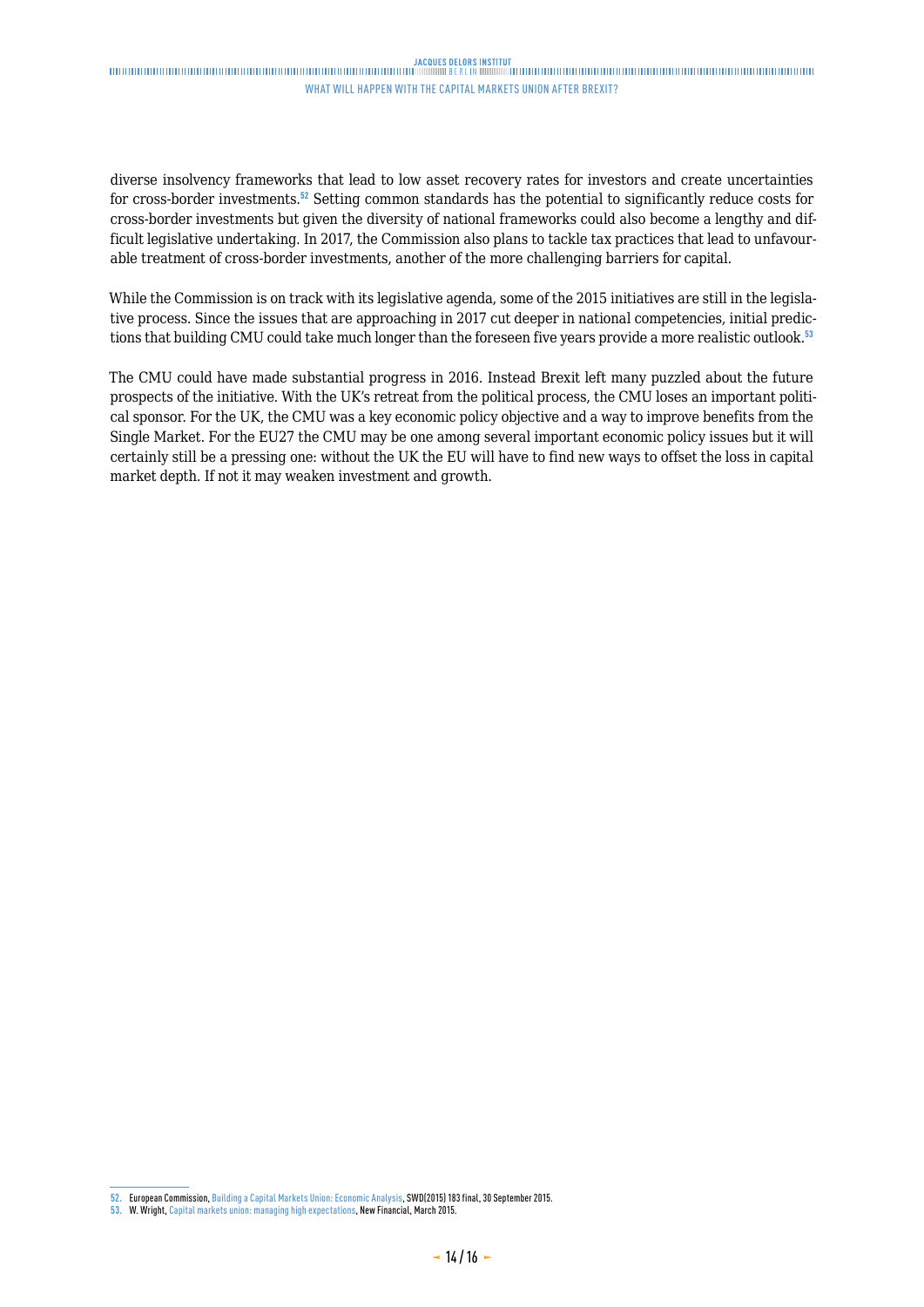# <span id="page-14-0"></span>**CONCLUSION**

Even in a Brexit scenario where UK-based firms would lose passporting rights and equivalence status, which seems currently quite likely, London would remain a major global financial center and important trading partner for the EU27 financial industry. Substantial financial flows across the Channel require a continuation of the close cooperation between the EU and UK authorities also after Brexit. A regulatory race to the bottom would be dysfunctional and should be avoided.<sup>54</sup>

**THE COMMISSION HAS TO NEGOTIATE IN THE VACUUM OF A FINANCIAL MARKET FRAMEWORK UNDER CONSTRUCTION"**

The negotiations about the future of the UK-EU capital markets framework would benefit from a common position of the EU27 on how the future of the CMU should look like. This would help the Commission to negotiate with the UK in the vacuum of a financial market framework under construction. The EU27 member states could convey two clear messages in this context: First, the EU is determined to compensate the detachment from UK capital markets by developing deeper and better integrated capital markets in continental Europe, and second, the EU will build the necessary regulatory capacities to man-

age a potential influx of financial industry, regardless to which location in the EU27.

In the upcoming negotiations there are two things to watch: **First, Brexit renders new policy directions in the CMU possible.** Triggering Article 50 opens a window of opportunity to restructure supervisory competences. As political as the location of EU agencies is, this is also a chance to enhance the efficiency of supervision across different financial market segments. **Second, deepening the CMU will soon lead to complex questions about how to reduce barriers to free movement of capital** such as harmonizing insolvency frameworks and reducing tax barriers. The Commission will need the commitment of all member states to move forward on its agenda. A political deadlock would risk that the project fails to bring about significant change until 2019 when Brexit negotiations are supposed to be concluded. By then the EU27 should be prepared for substantive changes in European capital markets.

**<sup>54.</sup>** P. R. Lane, [The European financial system after Brexit](https://www.bis.org/review/r161110b.htm), Address by Mr Philip R Lane, Governor of the Central Bank of Ireland, at Reuters Newsmaker Event, London, 28 October 2016.